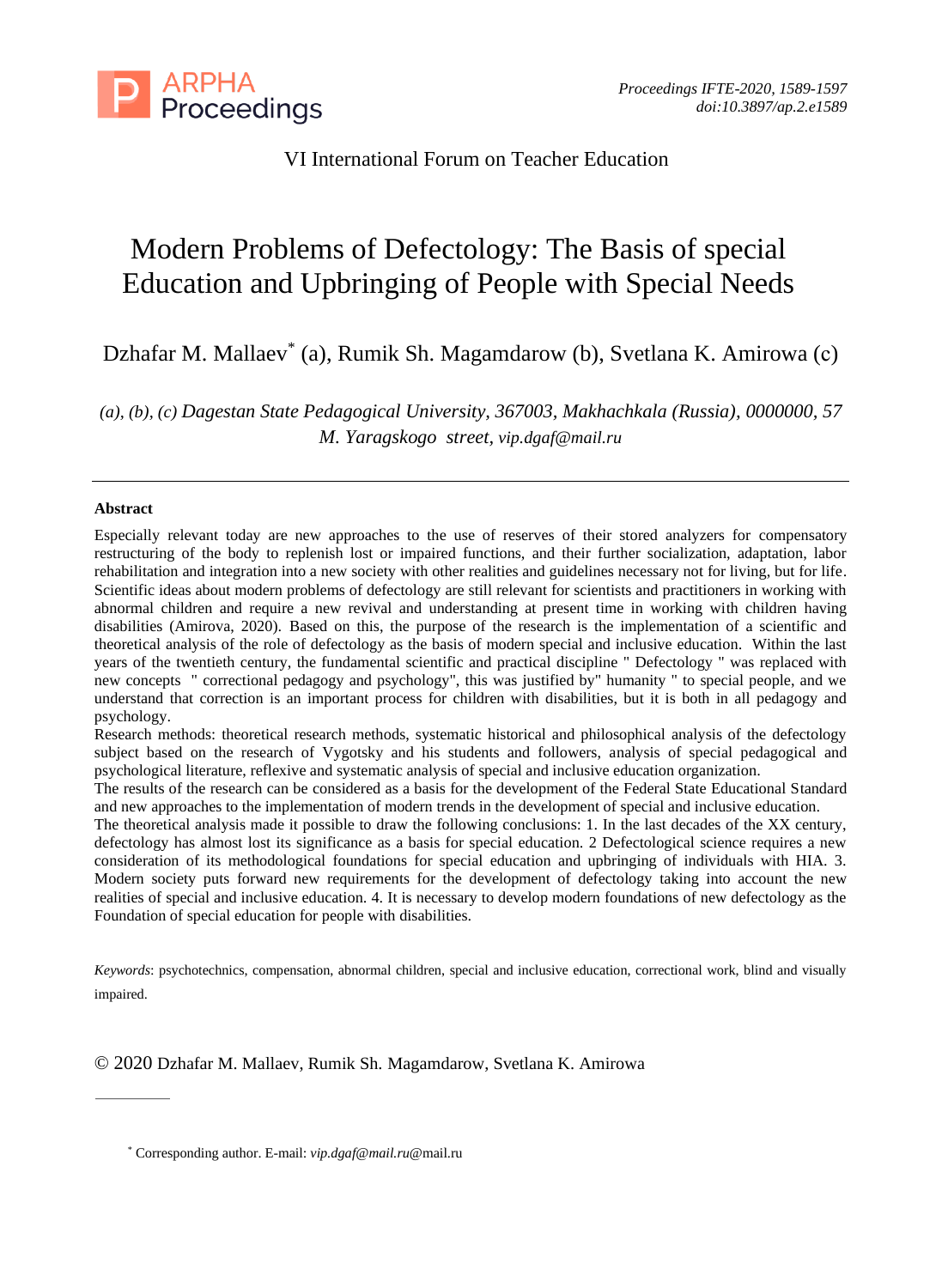This is an open access article distributed under the terms of the Creative Commons Attribution License (CC BY 4.0), which permits unrestricted use, distribution, and reproduction in any medium, provided the original author and source are credited.

Published by Kazan federal university and peer-reviewed under responsibility of IFTE-2020 (VI International Forum on Teacher Education)

## **Introduction**

The relevance of the study. National defectology as a science was founded, developed and presented to us by (1926-1934). It became and was the basis for the theory and practice of special defectology education in our country and had been formed with the integration of scientific studies by biologists, physicians, teachers, psychologists, practitioners who contributed to the development of natural science, biomedical, psychological and pedagogical foundations of defectology. Thanks to this, many generations of scientists and practitioners in the late nineteenth and early twentieth centuries received unique data for effective corrective work, compensatory restructuring of preserved analyzers in various categories of abnormal children. The fundamental ideas of scientists of that time in the field of defectology contributed to the development of special pedagogy and psychology and their subject areas.

The beginning of the twentieth century was marked by the scientific ideas of Vygotsky (1929) and his students in the development of defectological science and positively influenced on its rapid development in the Soviet period up to 1992, by outstanding scientists of the Institute of defectology, the only one in the world.

After the collapse of the country, the notion of speech as the basis of special education has been replaced by the correctional pedagogy, and the Institute of defectology of NPA of the USSR (National Pedagogical Academy), recognized in the world, was renamed the Institute of correctional pedagogy RAO (Russian Academy of Education), special pedagogy and psychology was replaced by the concepts of correctional pedagogy and psychology.

Defectology and its specifics began to be destroyed, turning it into pedagogy, willing to equate the professional standard of a defectologist with the standard of an ordinary teacher or social worker. Defectology and its fields had their own subject of study, content, principles and means, norms, methods, technologies and techniques that have their own special specific features to work with various categories of abnormal children.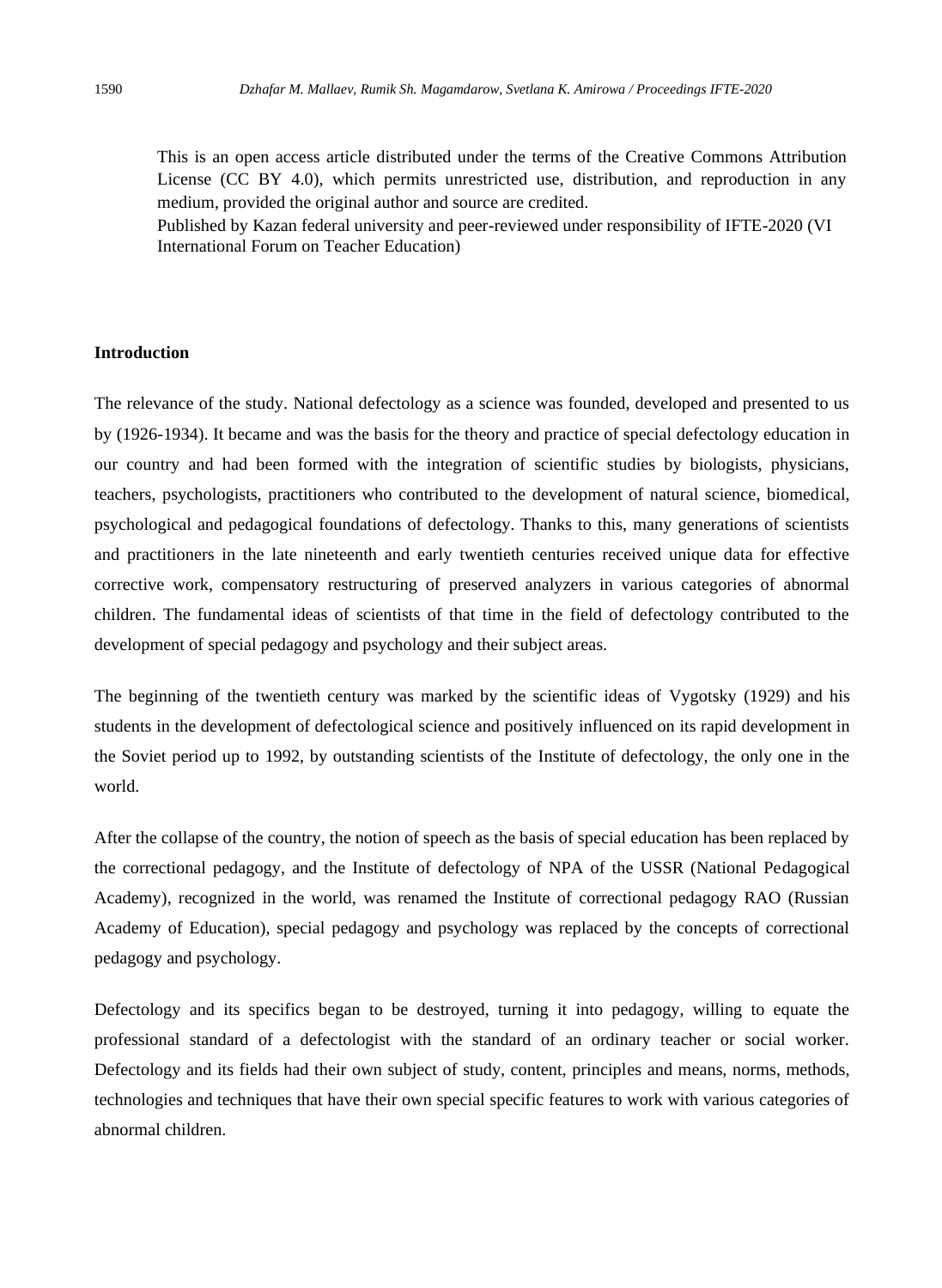In the early years of the decade in 1993-1994, English-language definitions, such as "handicapchildren," translated into Russian or in new Russian-language transcription, replaced the traditional concepts adopted by the national defectology. Such definitions used in the scientific and professional environment as" abnormal children" have been repeatedly discussed:" children with special needs, features, disabilities, "children with disabilities, ""persons with disabilities," children with special educational needs" (Bazhukova, 2016).

The defectological professional community was disjointed by contradictions and did not defend the specialty to train a defectologist as did "Clinical psychology", retaining the specialty, rejecting the Bologna model, justifying that it works with extreme situations and conditions and has its own specifics, which is so individual and requires not standard, but special knowledge for their adoption in unpredictable situations. (Mallaev, Omarova, & Bazhukova, 2019).

Considering defectology from this point of view, we also face the need to train a specialist to work with individual characteristics and conditions of abnormal development of persons with disabilities (HIA).

The science of defectology, which has developed and proved its validity in the special corrective work with persons with complex organic lesions and defects of psychophysical development was undeservedly forgotten in the mid-90s and early 2000s. In the first decade of the 21st century, defectology as a science has become in demand for special defective education and science.

Today, in the last decades of the 21st century, Vygotsky's students have done a lot to restore defectology, special pedagogy and psychology, and their subject areas to the achievements and concepts of Soviet (national) defectology and its subject areas, which should again become the foundation for special education in the new social conditions.

Modern society requires a new level of development of the basics of defectology for special, integrated, combined, inclusive education and upbringing. Therefore, today it is necessary to show that defectology requires the study of new modern problems to supplement its foundations for all processes of early diagnosis and correction, compensation of developmental anomalies.

It is necessary to re-realize that it is an independent and specific field of science to solve the peculiar special problems of theory and practice of special education and the upbringing of persons with special needs and opportunities for development.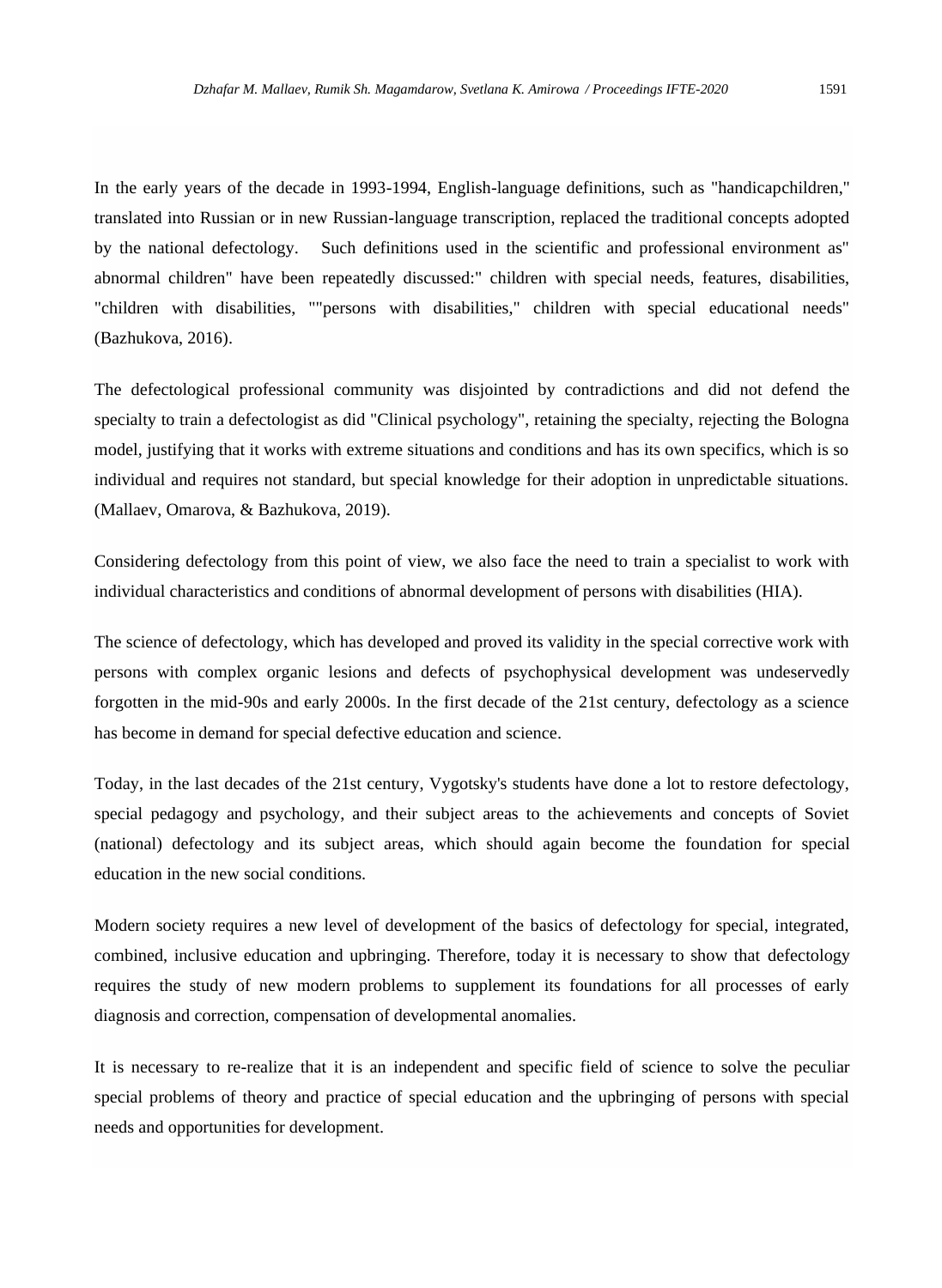A new understanding of the role of defectology is to strengthen the foundation firmly created by national scientists and practitioners to solve modern problems in special education and upbringing, a new understanding of all its provisions and bases with philosophical, sociological, natural-scientific, medicalbiological psychological-pedagogical foundations and information-digital and technical resources and means of both traditional and distance education practice.

This is the modern basis of updated defectology, which lays a new foundation in the development of special education and upbringing of people with special unlimited development opportunities to include them in our real modern society with the concept of a new culture of cohabitation, interaction and work and creative activity.

The development of psychological functions of thinking, memory, attention, the level of ownership of processes of analysis and synthesis in abnormal children proceed differently. The inability to use its natural psychological functions to master psychological tools highlights each type of cultural development of an abnormal child and adult.

The abilities to use psychological tools by abnormal people highlight the most significant in their cultural behavior. The most difficult in this are people with intellectual disabilities.

This category of persons requires a solution to the problem of differentiating the borderline of intellectual disabilities, where it is difficult to distinguish between mental retardation and mild to moderate mental retardation.

#### **Methodology**

The problem under consideration in the context of scientific and theoretical research was based on the following methodological foundations and used the well-known theoretical methods: systematic historical and philosophical analysis of the subject of defectology based on the research of Vygotsky and his students, analysis of special pedagogical and psychological literature, reflexive and systematic analysis of the organization of special education (1929).

## **Discussions**

The most important problems of modern defectology should be considered not only theoretically, scientifically, but also in practical terms (Mallaev, 2008).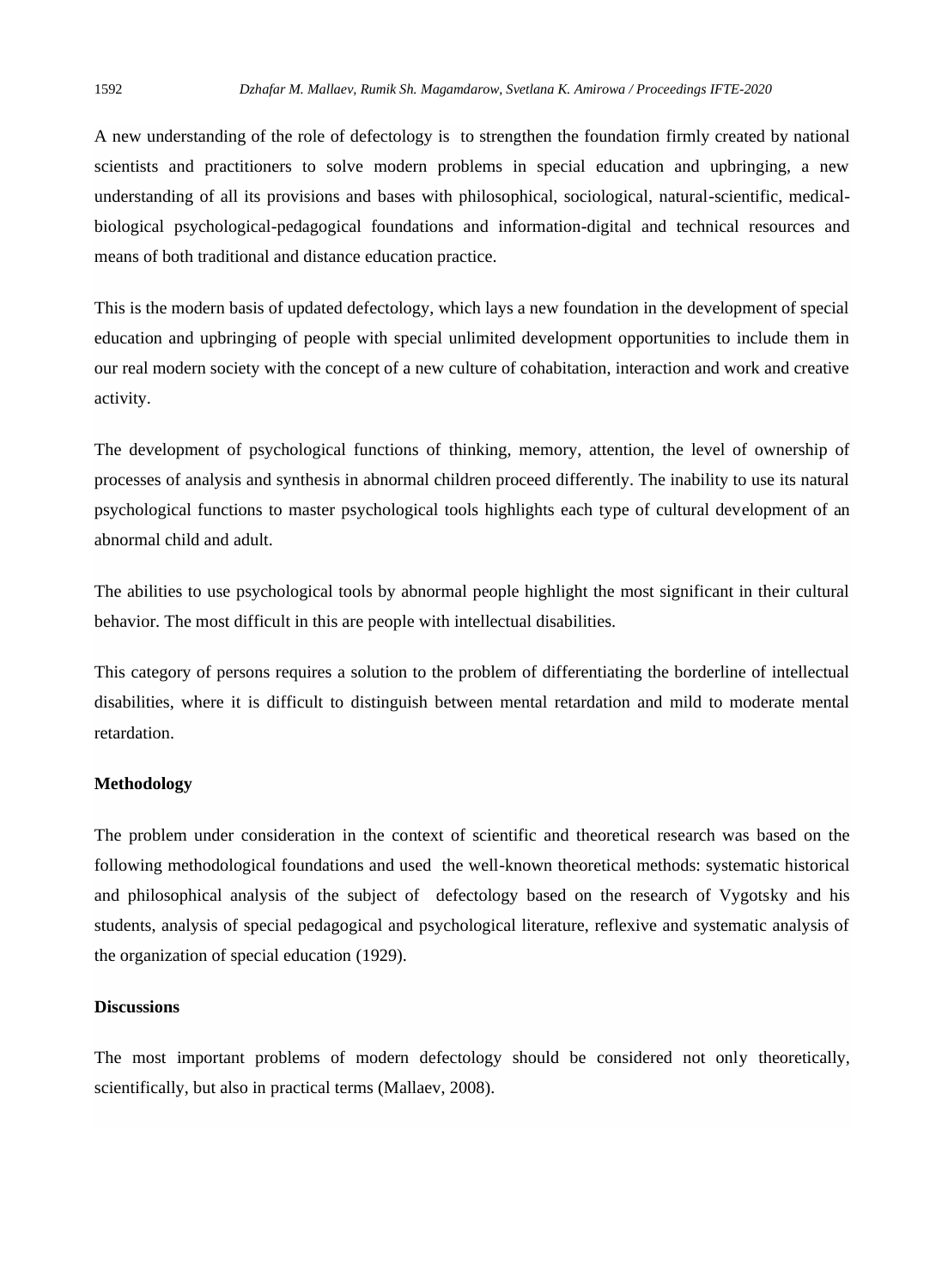The most urgent problem of defectology is the problem of compensating the shortcomings of the psychophysical development of an abnormal person's personality, since its solution creates effective conditions for his socialization and mastering the processes of labor adaptation, mastering new competencies for integration into society.

Changing the realities of modern society requires scientists to rethink approaches to socialization taking into account the future prospects of labor orientation, the choice of professional guidelines for employment of persons with HIA in order to provide themselves with a certain economic stability.

With the growth of people with disabilities in modern society, the possibilities of the state social guaranteed medical and employment care are reduced, since many elementary and complex processes in production previously performed by this category of citizens have been replaced by robotics.

At the same time, there are examples where parents and special educational institutions in the new conditions of the inclusive education orient their children to the active and equal participation since childhood, and prepare them to receive professional education in the future and to participate independently in small and medium-sized businesses. Including both employers and business representatives begin to look at their participation in small and medium-sized businesses in a new way, for example, the employment of blind people and with autism spectrum disorders, who are good at modern digital technologies, they give almost a hundred percentage of the efficiency of their participation in business as they are not distracted by long coffee breaks, smoke breaks and communication with each other compared to their normal-typical colleagues.

Modern defectology should not operate only with quantitative characteristics of the child's abnormal development, it is very important to study his individual state and development at this stage, it is surprising but the fact is that even with the same diagnosis of a disorder, we see each child's different ways of his development and get different results of achievement.

Today, defectology cannot operate and confirm its research results only by statistical methods, so in every child, even with the same nosology, the processes of compensatory adjustment occur differently and we get from the individual his qualitative originality either.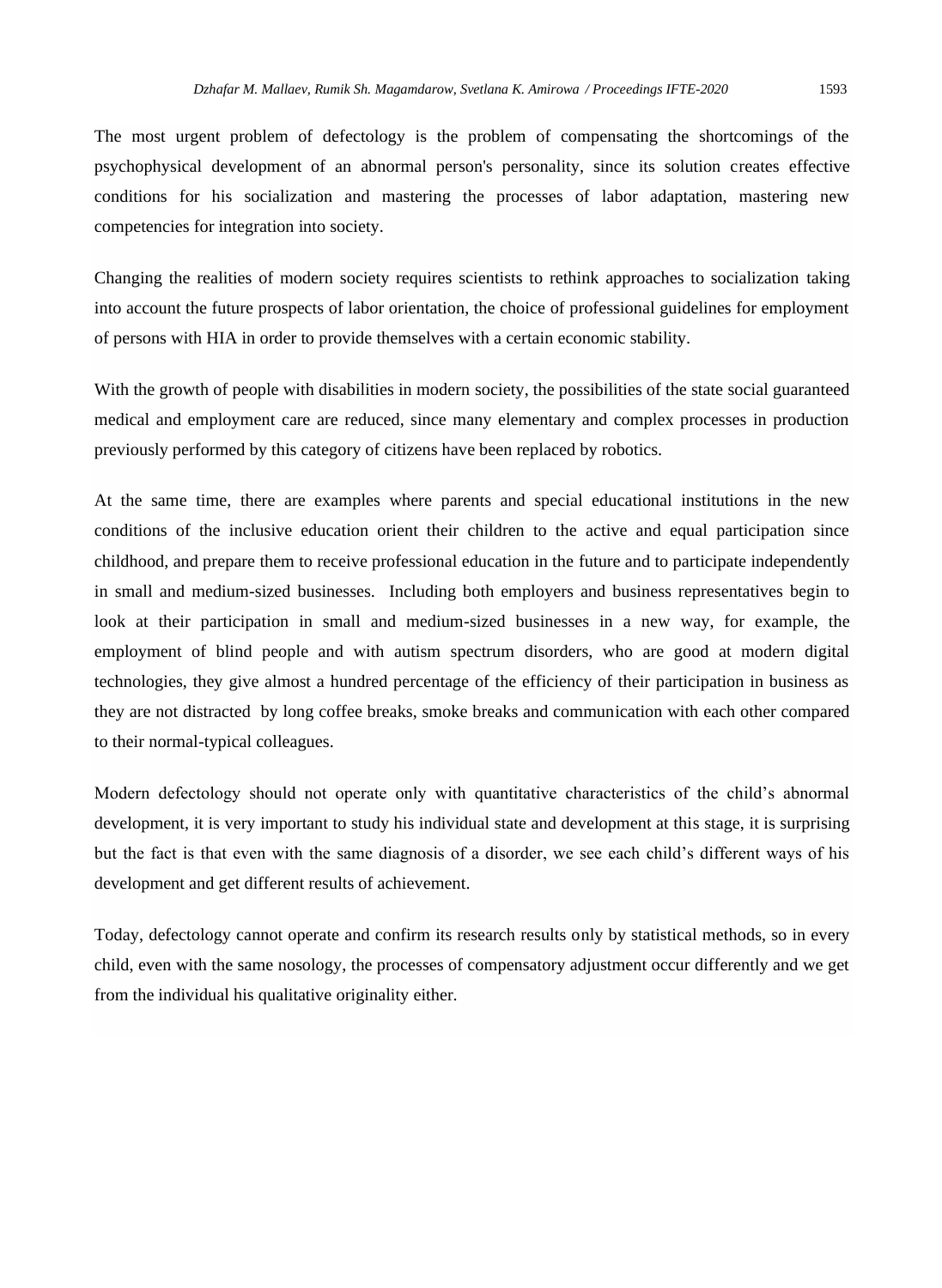### **Results**

The conducted research allowed us to identify a qualitative originality, a specific structure of the body, as well as the compensation processes of each child with an anomaly of development have their own level of qualitative replenishment of impaired functions.

Therefore, it is necessary to identify new ways of compensation and supercompensation in order to work with children suffering from the impaired psychophysical development. Compensation opens up new opportunities for giftedness not only for children with HIA, but also for normal-class peers in special training.

The idea of Stern, " that which does not kill me makes me stronger", that is, he formulates it so, noting that compensation from weakness creates strength, from shortcomings -abilities (Stern, 1923).

From our practice of working with anomalous children, we can confirm that not always the compensation process led to success, but those who sought to overcome the abnormal influence on development and kept on fighting against the absence of the affected organ or its underdevelopment since birth together with their parents, doctors, and speech pathologists were successful. Unlike the norm, anomalous children in this approach include the unused capabilities of the analyzer system in compensation for lost or impaired body functions. The compensation process should be directed to the effective inclusion of all preserved analyzers to compensate the lost and impaired bodily functions of abnormal children.

The development of subtle functions of differentiated perception by preserved analyzers of the assessment received from outside information, such a technique has been tested with blind children and adolescents. We also used elements of psychotechnics, psychotechnical games, and exercises to develop the motor sphere of blind and visually impaired children of senior preschool and primary school age (Mallaev, 1993).

The use of psychotechnics in corrective work among children with lost or impaired visual functions contributed to the development of orientation in space and complex coordination processes, in the formation of the motor sphere.

The development of motor activity among these children contributed to more successful socialization, more confident integration into the general society: gaming, educational, as our research showed motor activity contributed to the confident interaction of children with visual impairment with their sighted peers, active communication, acceptance of social norms and behavior, moral and physical development (Mallaev, 2008).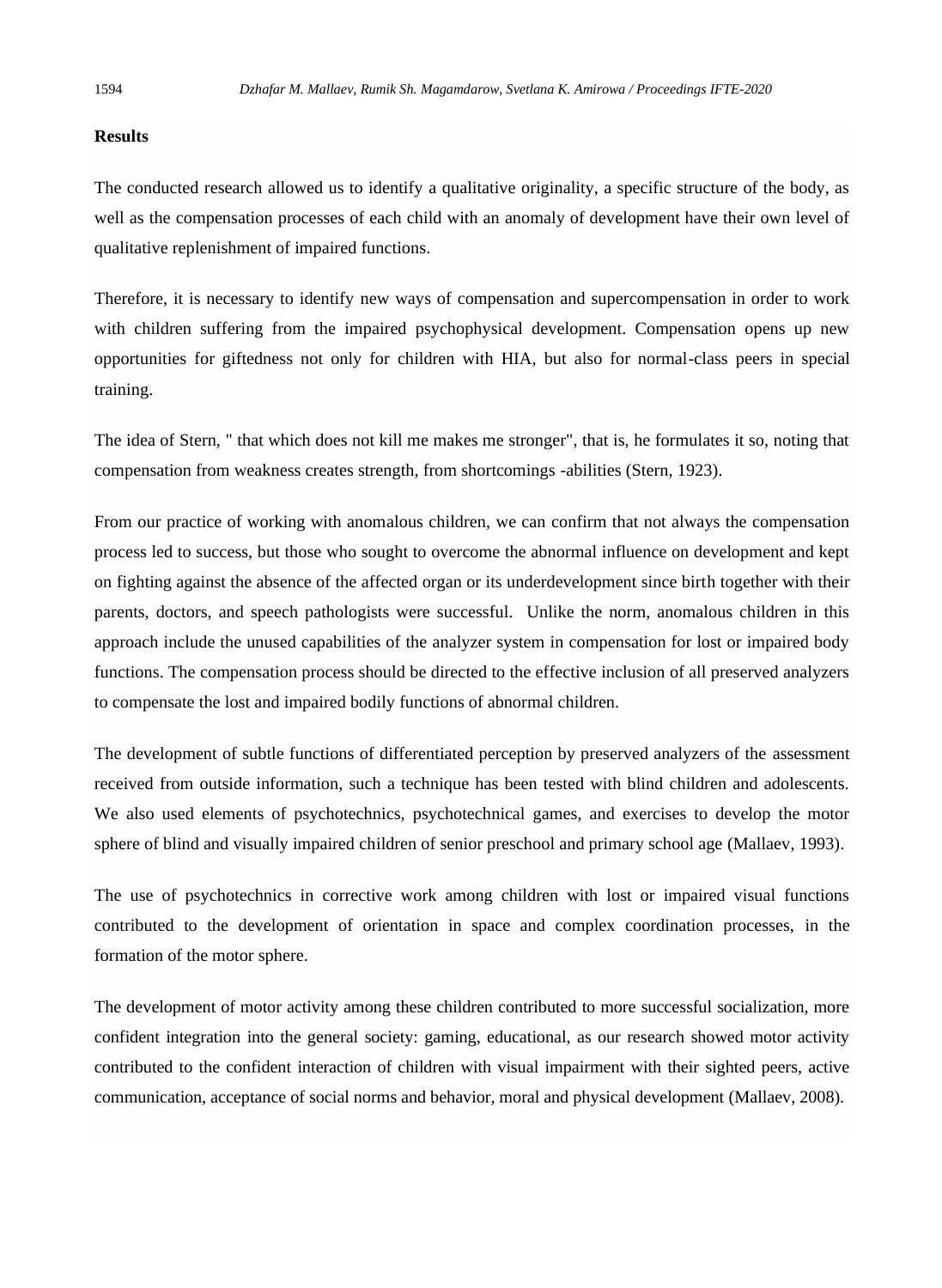Therefore, one of the significant fundamental ideas for modern defectology in the context of the development of a compensatory approach in persons with lost and impaired functions in various pathologies is motor compensation using adequate psychotechnical tools.

Modern defectology being a fundamentally important direction in its theoretical and scientific research base should pay attention to the research of the motor sphere as an important factor of compensation and development of a special child with different specifics of his psychophysical development.

The problem of motor insufficiency or its redundancy in some cases requires a separate study of defectology and its subject areas in the unity and diversity of corrective work and in the formation of such important principles of corrective orientation and compensatory restructuring and the role of analyzers in replenishing the lost and disrupted processes that ensure their development. (Vlasova & Pevsner, 1929).

For example, mastering Braille without developing fine motor skills for the blind or sign and dactyl speech for the deaf and deafblind is impossible to learn and gain quality knowledge.

Thus, we can conclude that the current development of special and inclusive education requires first of all a rethinking the role of defectological science, supplementing its foundations with new directions of compensation processes development, supercompensation, development of new content, organization of correctional work, principles and forms, tools, methods and techniques taking into account modern realities to complement the new digital technologies, elements of psychotechnical (psychotechnical exercises and games), cultural and cultural-historical approach. It is necessary to review the stages of early diagnosis and the beginning of corrective work, as well as the interaction of parents, doctors, special psychologists, teachers, and defectologists.

## **Conclusion**

The results of scientific and theoretical analysis of defectological science and practice, taking into account the current realities of special education, recommend the following. It is necessary to review the content of special defectological education, return the specialty as an acceptable form of speech pathologists training, which cannot be implemented at the undergraduate level (at the level of the bachelor), qualification requirements and its content do not allow to work in the specialty of defectologist, speech therapist, special psychologist, typhoid, sign-pedagogue, etc., but only the opportunity to work in the social sphere.

The professional standard of a teacher-defectologist is to equate to the standard of a teacher not taking into account the specifics and each level of education working in the subject area of defectology.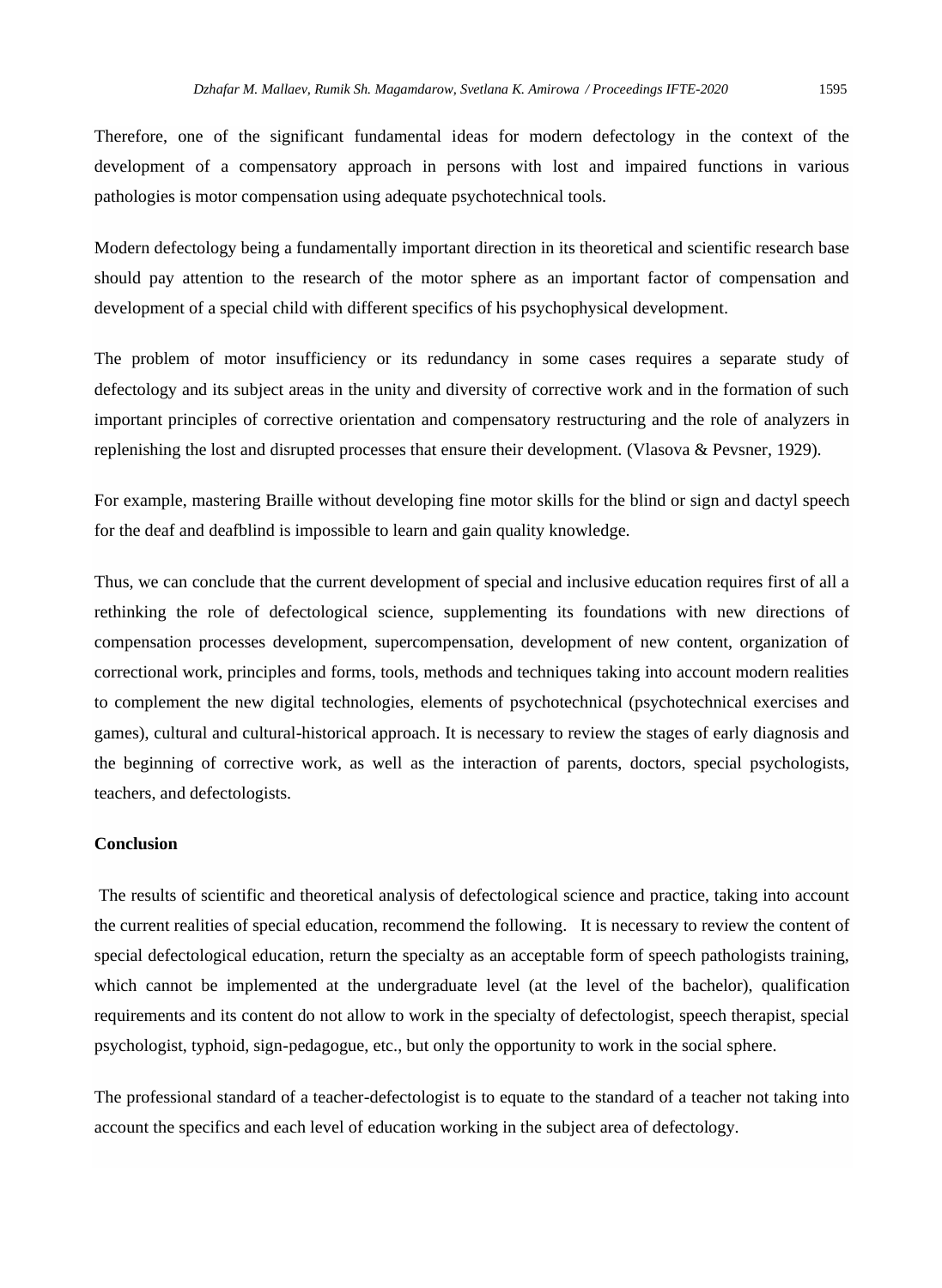The content of education for abnormal children acts as a powerful factor in correcting the shortcomings of its development and development in General (Vygotsky, 1929).

The scientific heritage of Vygotsky created the scientific basis for the development of problems of education, upbringing and correctional work with anomalous children in the Institute of defectology of the USSR Academy of Pedagogical Sciences (Vlasova & Pevsner, 1929; Lubovsky, 1990; Lebedinskaya & Nikol'skaya, 1991; Morozova, 1969; Pevsner, 1963; Zemtsova, 1956; Lubovskiy, Rozanova, & Solntseva, 2005).

Today it is necessary to review some approaches to understand defectological science and practice in the world and national defectology, based on the foundations developed by the great psychologist and defectologist L. S. Vygotsky and his students, and to supplement them with new realities of modern society, and to return defectology as a scientific basis for special, integrated and inclusive education.

## **Acknowledgements**

We are very grateful to Vygotsky and his followers who made a huge contribution to the formation and development of defectological science.

The work is performed in the aspect of scientific and theoretical analysis taking into account modern approaches to the development of modern defectological science as the basis of special education.

The authors declare that there is no conflict of interest. This article is published for the first time.

### **References**

- Amirova, S. K. (2020). Integration problems of psychological and pedagogical support of children with visual impairment. *Scientific electronic journal "Meridian", 11*(45), 20-27.
- Bazhukova, O. A. (2016). Psychological practice of help for children with intellectual disabilities in the systems of special and inclusive education. *Journal of Dagestan State Pedagogical University, 4*(10), 5-10.
- Lebedinskaya, K. S., & Nikol'skaya, O. S. (1991). *Diagnosis of early childhood autism.* Moscow: Education.
- Lubovsky, V. I. (1990). Psychological experiment in differential diagnosis of mental retardation in children, *Defectology*, *6*, 3-16.